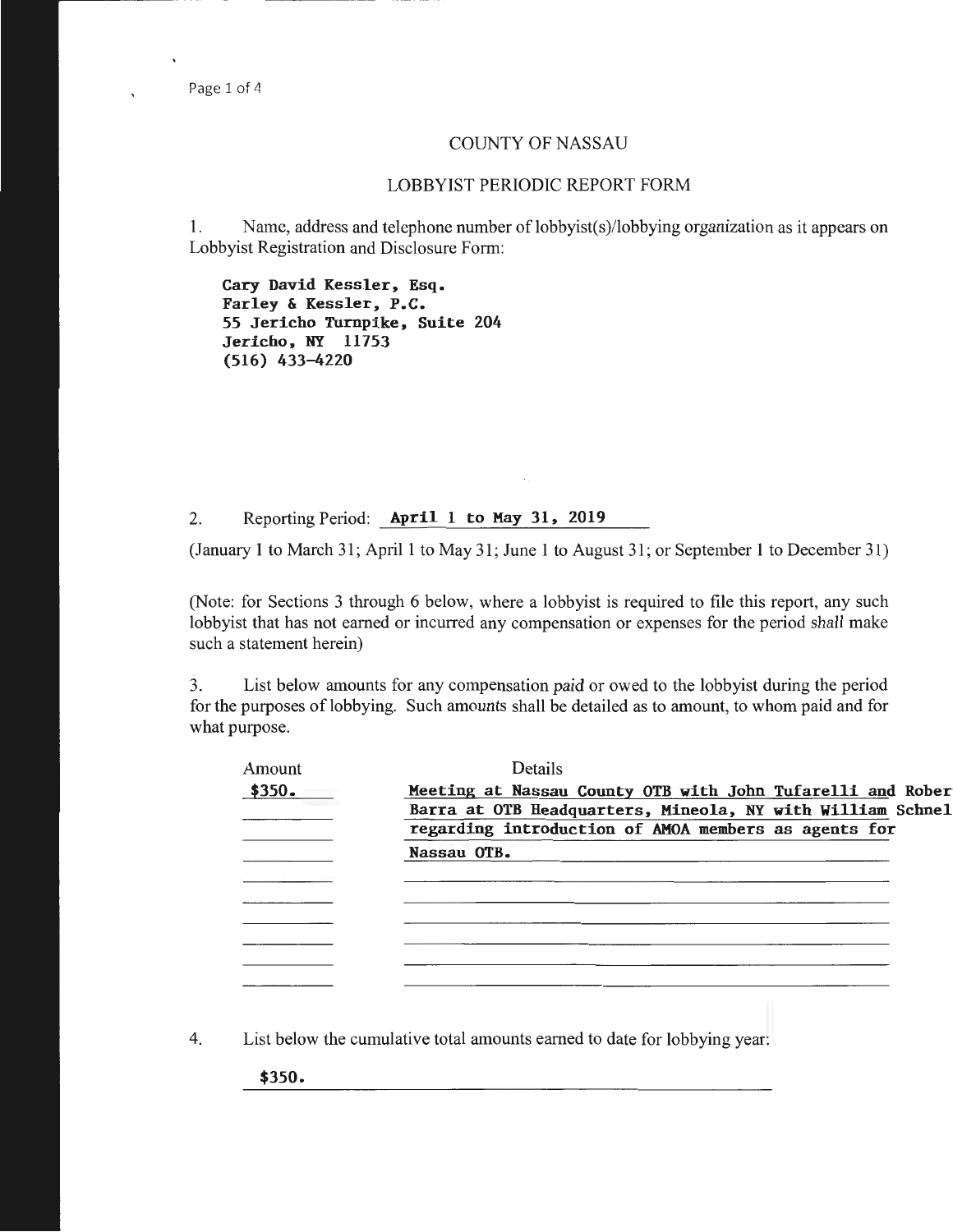Page 2 of 4

 $\ddot{\phantom{1}}$ 

5. List below amounts for any expenses expended or incurred by the lobbyist during the period for the purposes of lobbying. Such amounts shall be detailed as to amount, to whom paid and for what purpose.

| Amount<br>\$0 | Details |  |
|---------------|---------|--|
|               |         |  |
|               |         |  |
|               |         |  |
|               |         |  |
|               |         |  |
|               |         |  |
|               |         |  |

6. List below the cumulative total amounts expended to date for lobbying year:

<u> 1980 - Johann Barn, mars ar breithinn ar chuid ann an t-</u> **\$0** 

(In lieu of completing 7 through 10 below, you may attach a copy of your Lobbyist Registration and Disclosure Form, provided the information has not changed.)

7. List whether and where the lobbyist(s)/lobbying organization is registered as a lobbyist (e.g. Nassau County, New York State):

**New York State and New York City** 

8. Name, address and telephone number of client(s) by whom, or on whose behalf, the lobbyist is retained, employed or designated.

```
Amusement and Music Owners Association of New York, Inc. 
c/o Kenneth Goldberg, President 
72-10 51st Road 
Woodside, New York 11377 
{118) 565-1233
```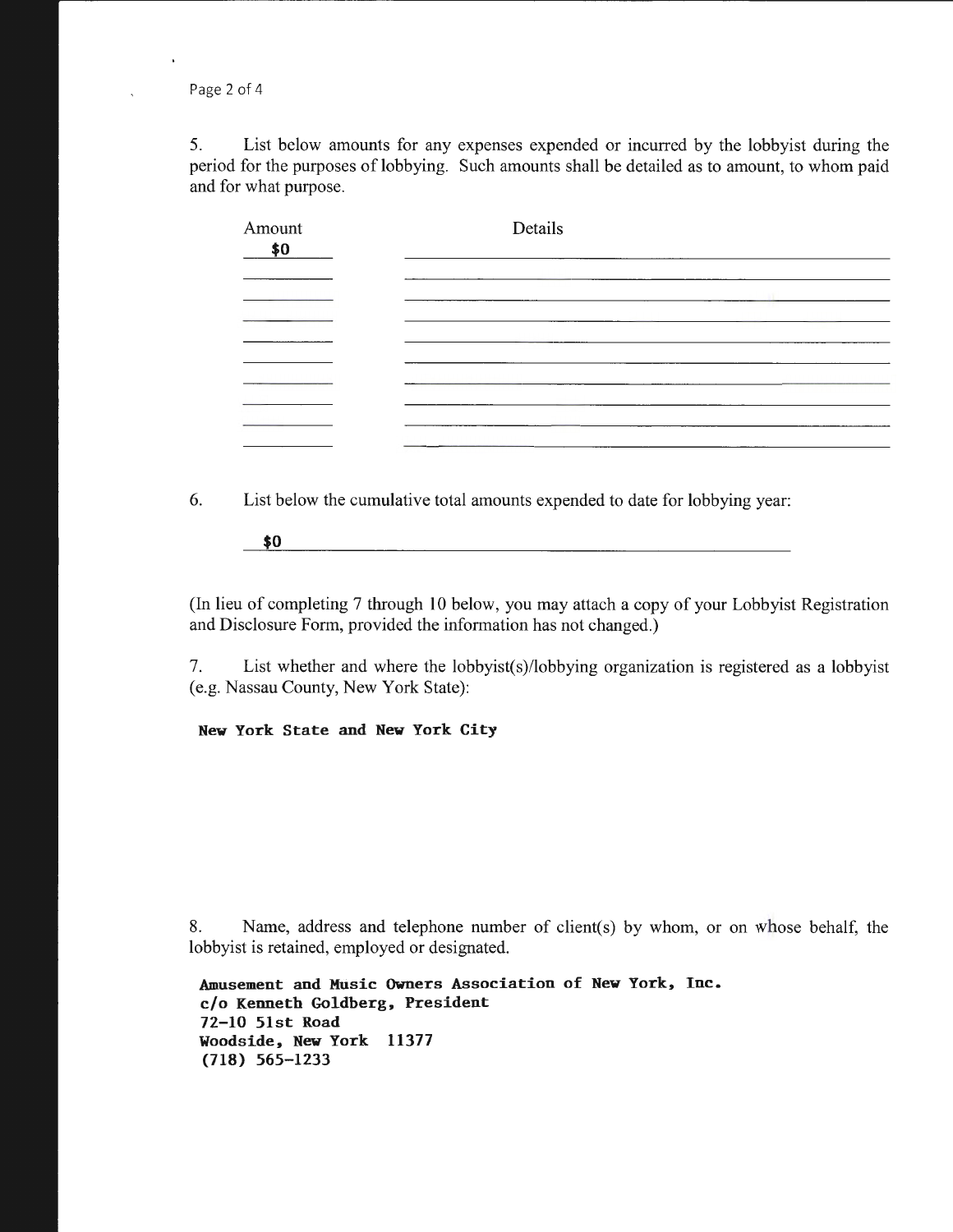Page 3 of 4

 $\ddot{\phantom{0}}$ 

9. Describe lobbying activity conducted, or to be conducted, in Nassau County, and identify client(s) for each activity listed, during the Reporting Period.

AKOA Members becoming agents for Nassau County OTB at various locations in the Co (John Tufarelli and Robert Barra) OTB Headquarters

10. The name of persons, organizations or governmental entities before whom the lobbyist has lobbied during the period.

OTB - Nassau County

John Tufarelli and Robert Barra